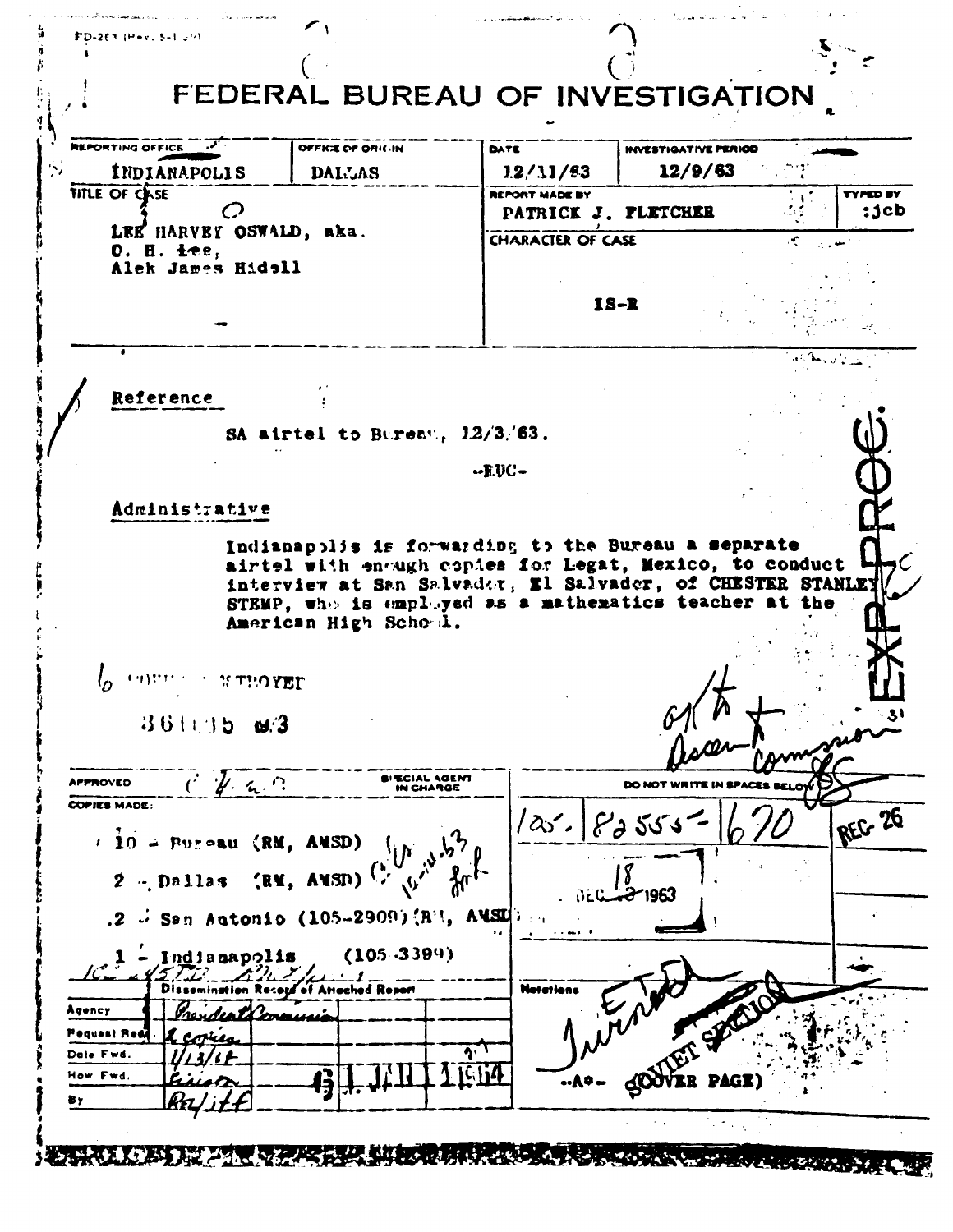## UNITED STATES DEPARTMENT OF JUSTICE FEDERAL BUREAU OF INVESTIGATION

Indianapolis

Ofice:

Copy to

**RD-9-4 (Rev. 9-23-86)** 

SA PATRICK J. FLETCHER Report of:  $12/11/63$ Date:

File Number: IP 105-3399

Title: LEE HARVEY OSWALD

Character: INTERNAL SECURITY - R

Mrs. STANLEY STEMP, Hammond, Indiana, advised son **Synopsis:** CHARLES STANIEY STEMP presently employed American High Scheol, San Salvador, El Salvador. His mother advised of son's itinerary which is set out. ROBERTO H. BALDAZO departed Mexico at Nuevo Laredo, Mexico for United States by bus on afternoon of 10/3/63. Advised could not recall anyone fitting description of LEE HARVEY OSWALD on the bus at the time he crossed the border. BALDAZO advised he was returning to United States from visit with wife and family who reside Sabanas, Mexico.

-RUC-

ion: nor conclusions of any kind. It is the property of the FBL, and is a loca to your agency; <u>ad/or its contents are not to be distributed outside your agency.</u>

USE SUPER ENTRE EN 1990 DE LA PRODUCTION DE LA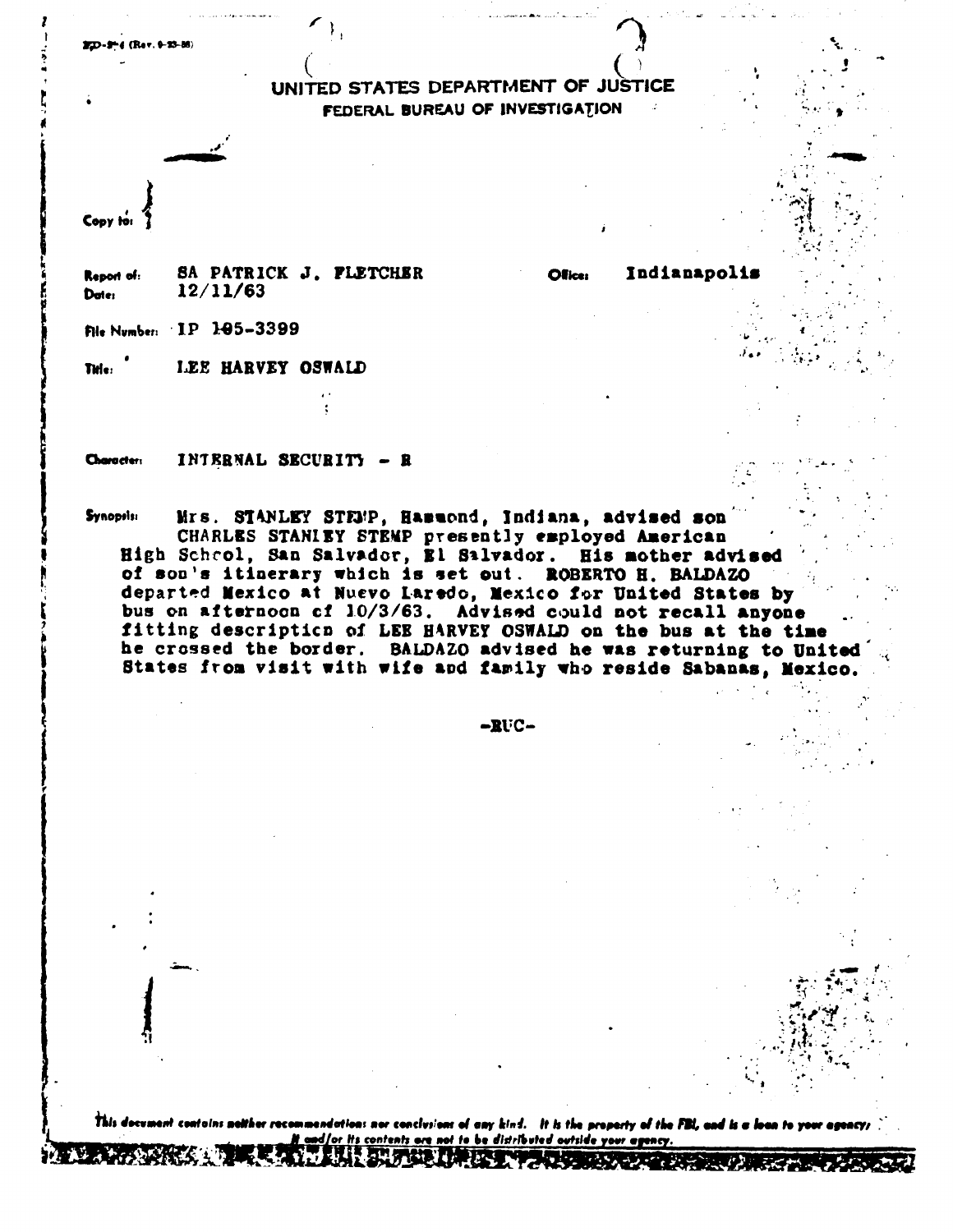**IP 105-3399 DITAILS:** 

**i** 

**,** 

**1** 

f! *R* 

**The following investigation was conducted by SA ROBERT W. JET/ERIS:** 

■

On December 9, 1963, Mrs. STANLE STEMP, 7223 Jarneck Avenue, Bammand / Indiana, advised SA ROBERT W. JEFFERIS that CHESTER STANIEY/STEFF is employed as a mathematics teacher at **'the American High School, San Salvador, El Stivador. He resites** Tikal Boarding House, 1907 Avenida.Rcosevelt.San\_Salvador. Salvador.  $\left\{ \begin{array}{c} \mathcal{N}_{\text{eff}}(\mathbf{r}) \rightarrow \mathcal{N}_{\text{eff}} \end{array} \right.$ **\_** 

**<sup>4</sup>.ku' '** ✓ **Kra. SIM advised her sm left Chicago, Illinois by**  train 4:m September 22, 1963, for Hewiston, Texas. At Houston, Texas, he took a bus to San Antonio, Texas and a bus to cross **over the border intv Mexico on his way to his teaching assignment**  mentioned above. WIE. STENP stated to the best of her memory, **C CHESTE1 STANLEY STEYF crossed the trader into Mexico at Nuevo <sup>i</sup>Laredo no September 26, 1963. She further advised that in a letter home, he bad stated there were only two Americans on the**  bus when be entered Ferics besides himself. They were a young **married couple who ei sisd they were from Miami, Florida.** 

ROBERTO H , BALDAZO, 2211 Broadway, East\_Chicago, Indiana, on December 9, 1963, advised he departed Mexico at Nuevo **• Laredo, Mexico for the United. States by bus on the afternoon of October 3, 1963.** He stated he could not recall the exact time but **!) believed it was ablvt 3 P.M. in the afternoon. BALDAZO advised 'r be could not recall say perste\* fitting the description or resembling LEE HARVEY OSWALD OE the bus at the time he crossed the border at Nuev7 Lsredn. BALW.70 stated he was returning from a visit with his wife and family who. are presently residing in Sabanas, Mexico. BALDAZO advised be was esployed at Inland Steel Company, East Chicago, Indiana, as a second helper, #3, Open Hearth, and had been emplovd by this cocpany since 1947.** 

**-2\*--** 

**itevapatwAlitssilm=roxamerrszwernauresameme**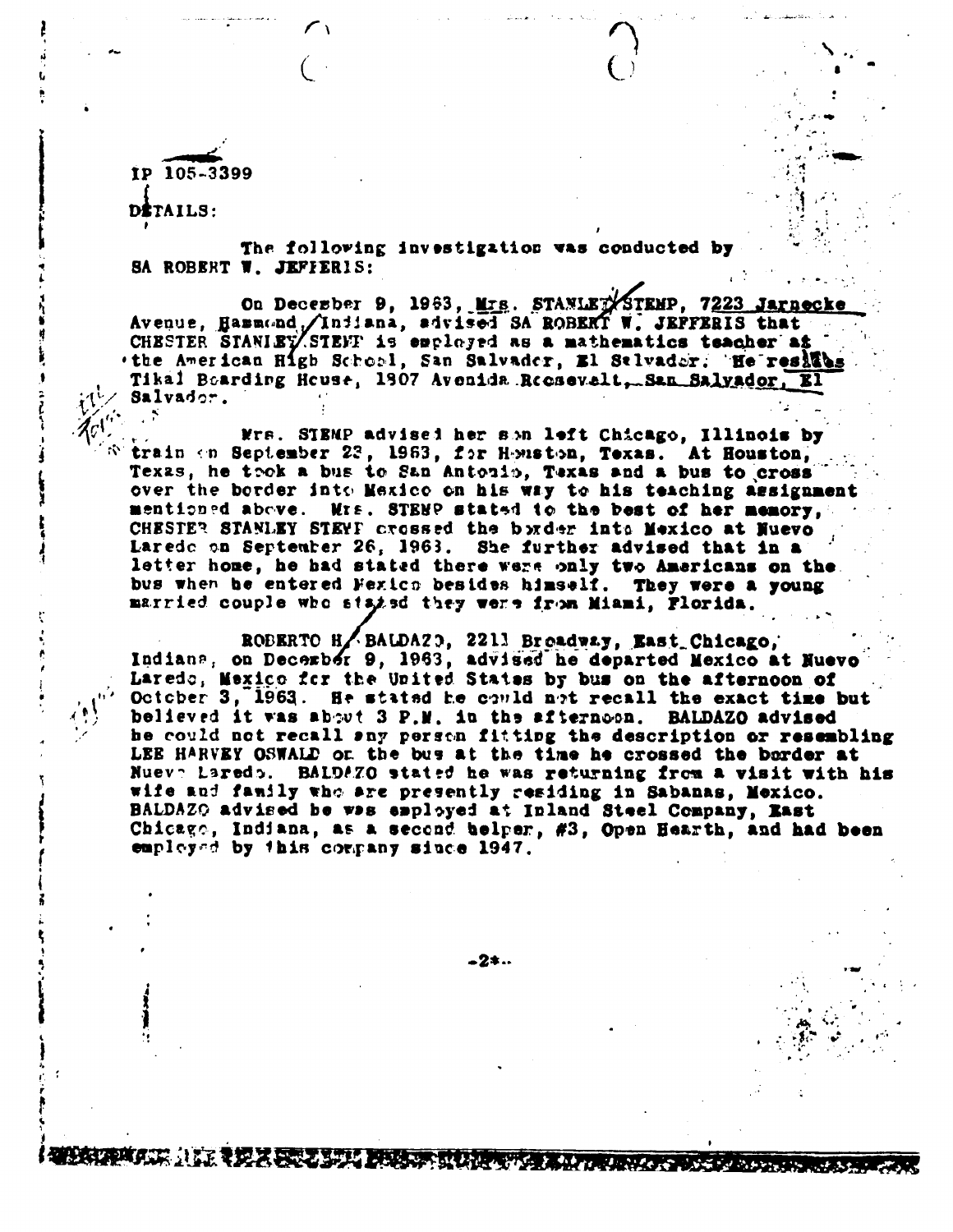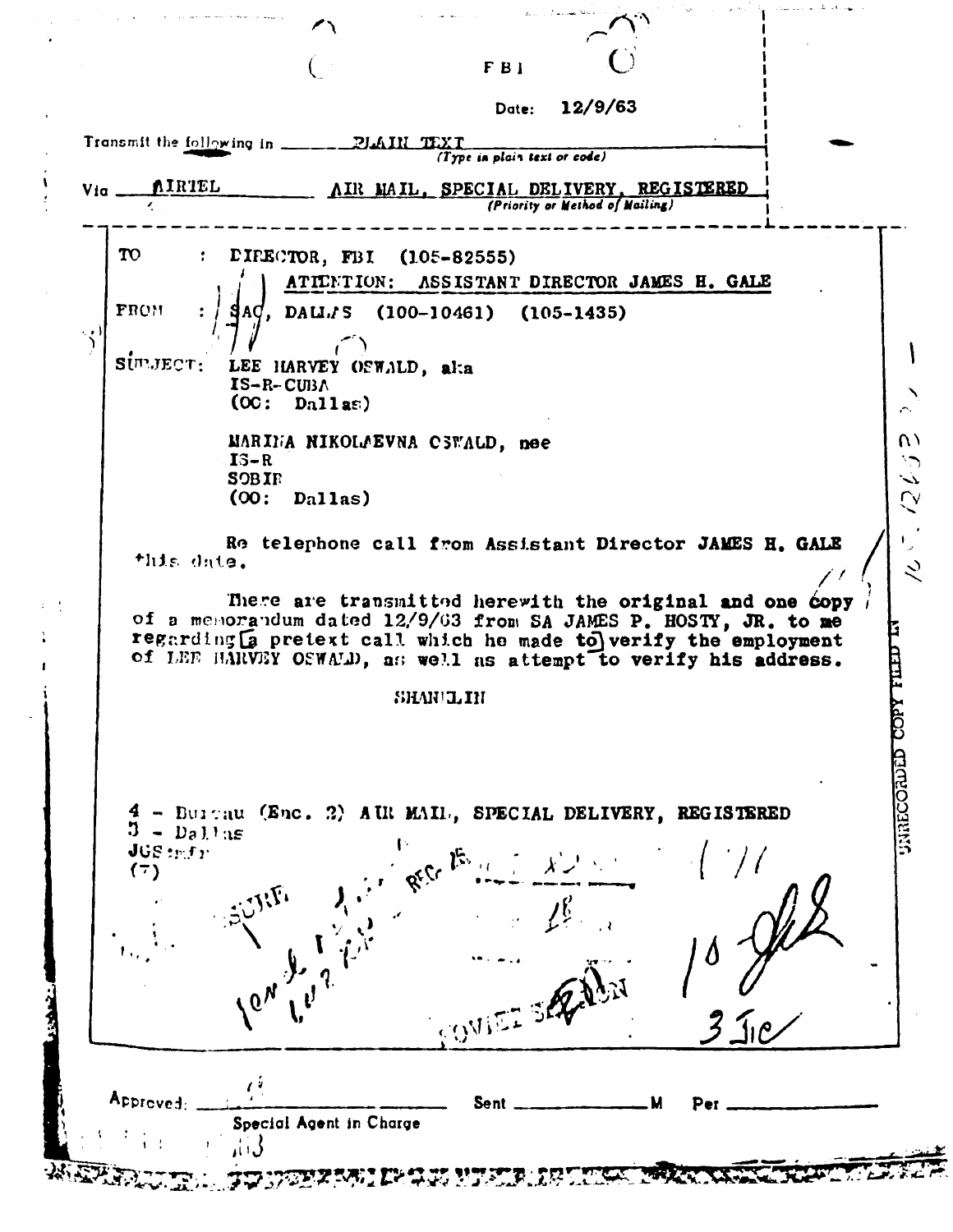$1.6$  ,  $100.27$ UNITED STATES FRNMENT Memorandum

**DVLTV2 TO**  $(100 - 10461)$ **FROM** JANES F. NOSTY, JR.

**SUBJECT:** UEE HARVEY OBWALD  $T = -R - 2UBA$ 

> The writer, upon learning that LEE HARVEY OSWALD as employed at the Texas Book Depository, ade a pretext telephene hall to the Texas Book Depository personnel department, using the pretext of a at which time at which time  $\left\{\cos 2\pi t\right\}$  West 5th, Irving, Texas. This address was known to the writer not to be the subject's true address. This was therefore constanted regative information; therefore not reported.

I do not recall the exact date of above telephone<br>"I', 'nt it was probably November 1 or November 4, 1963.

 $5 - 16.113$ JUH: Th  $(5)$ 

> SERIALIZED . 1933 - DALLAR

12/9/63

DATE:

 $\mathbf{r}$  :

 $\left( \cdot \right)$ 

**A. P. WORKWAY**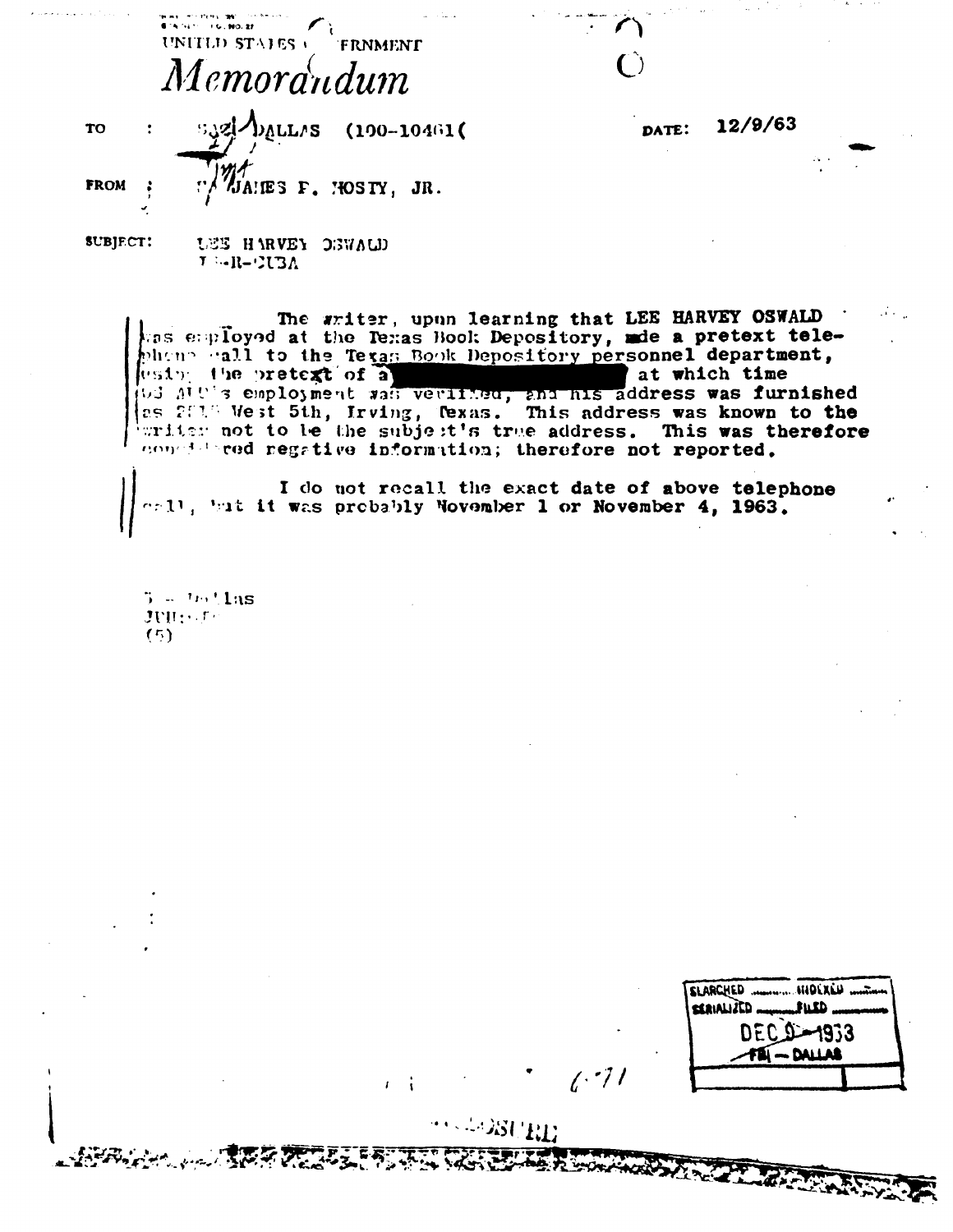

URGENT 12-10-63 1-52 PM CST **NH** 10 DIRECTOR 105-82555 -553\589\ - MECHANICAL SECTION FRON SAC. DALLAS **1P**  $100 - 10461$ LEE HARVEY OSWALD, AKA, IS-P-CUBA.

 $\left($ 

÷

REDEF SA ROBERT P. GEMEERLING, NOV THIRTY LAST, DALLAS.

COUTAINED IN MATERIAL PERSONALLY DELIVERYED TO FBI LAB BY SA WARREN C. DE BRUEYS NOV TWENTYSIX LAST WHICH HAD BEEN OBIAINED FROM DALIAS FOLICE DEPT WAS ONE LIGHT BLUE MEDIUM-SIZED SUITCASE BELONGING TO OSWALD.

IN VIEW OF INQUIRIES BEING MADE BY NEW ORLEANS AND SAN AN-TONIC CONCERNING CSWALDS TRAVELS, IT IS REQUESTED THAT COLORED PHOTOGRAPHS AND DETAILED DESCRIPTION OF THIS PIECE OF LUCCASE PE FURNISHED NEW ORLEANS, SAN ANTONIO, DALLAS OFFICES, AS WELL AS THE LEGAT, MEXICO CITY:  $\epsilon$   $\Omega_{29}$ EHR HER 1WO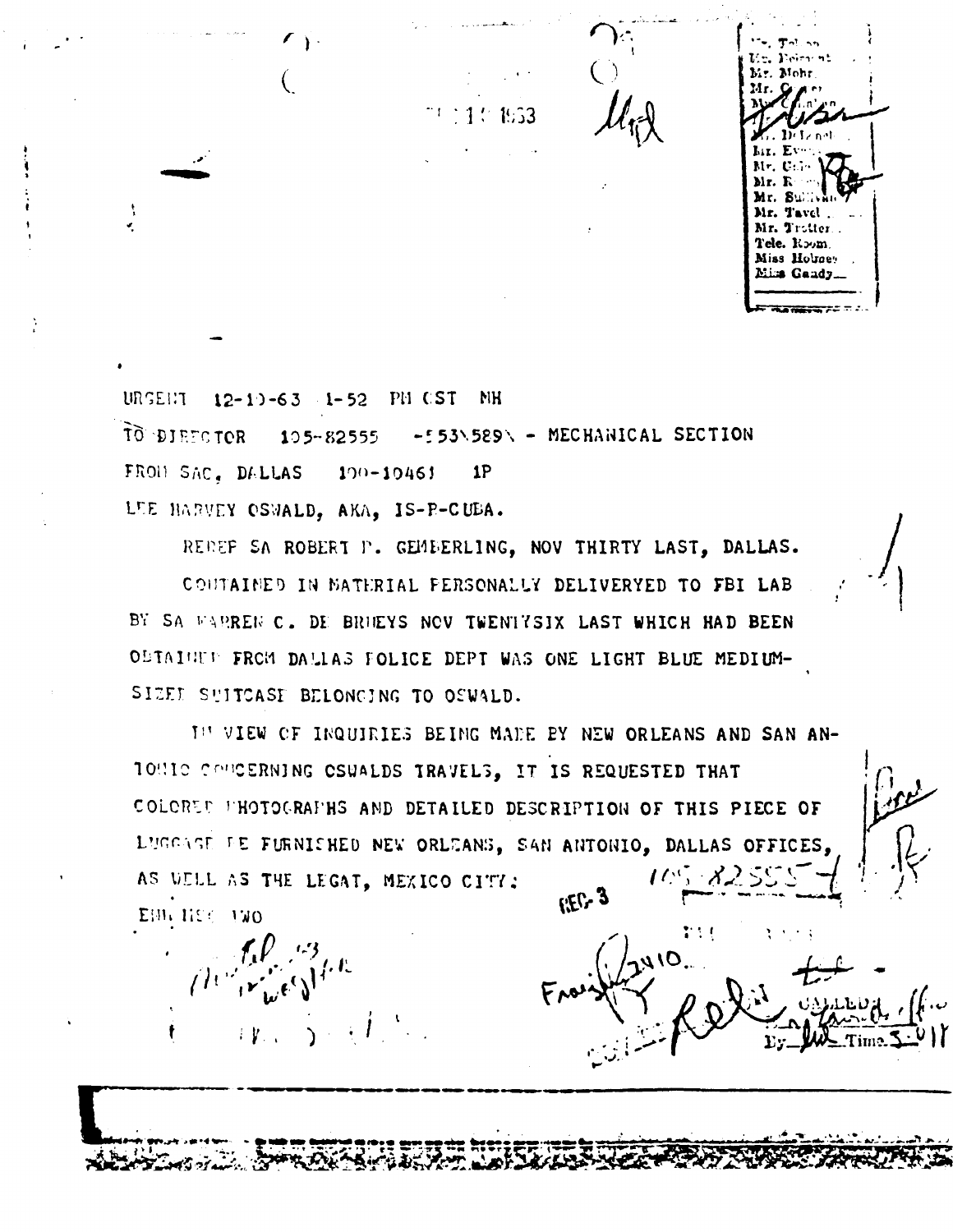$12/12/63$ 

**Airtel** 

Prt. To: SAC, Dallas (100-10431) Vrom: Director, IBI (105-82555)  $\bigcirc$ LEE HARVEY OSWALD, AKA.;  $13 - R - CUBA$ 

## **Reurtel 12/10/63.**

In accordance with your request, there are enclosed here with two copies of a colored photograph of a suitcase belonging to Oswald, together with a description of that piece of luggage. Two photographs with description are being furnished to the New Orleans and Sun Antonio Divisions and to the Legat, Mexico City.

**Finclosures**  $(4)$ 

双心死



Telson

Collar: Conrad DeL oach Evans Gale

Rosen Sullivan

Tuvel .<br>Fotte Tele. Room **Holy** 

Gandy

Belmont. hindr.

1-New Orleans - Enclosures (4) 1-San Antonio - Enclosures (4)  $\mathbf{l}'$ -Legat, Mexico City - Enclosures (4)

-Bufile 62-109060

NOTE: Coordinated with Domestic Intelligence Division.

1-Mr. Belmont l-Mr. Rosen 1-Mr. Sullivan (att: Foreign Liaison Unit)  $1-Mr$ . Rogge (with photo) 4-Mr. Turner (with photo)  $1/t$  $1-Mr$ . Handley WGJ:fch  $f(t)$  $(17)$ MAIL HOOM LA TELET FEE UNI-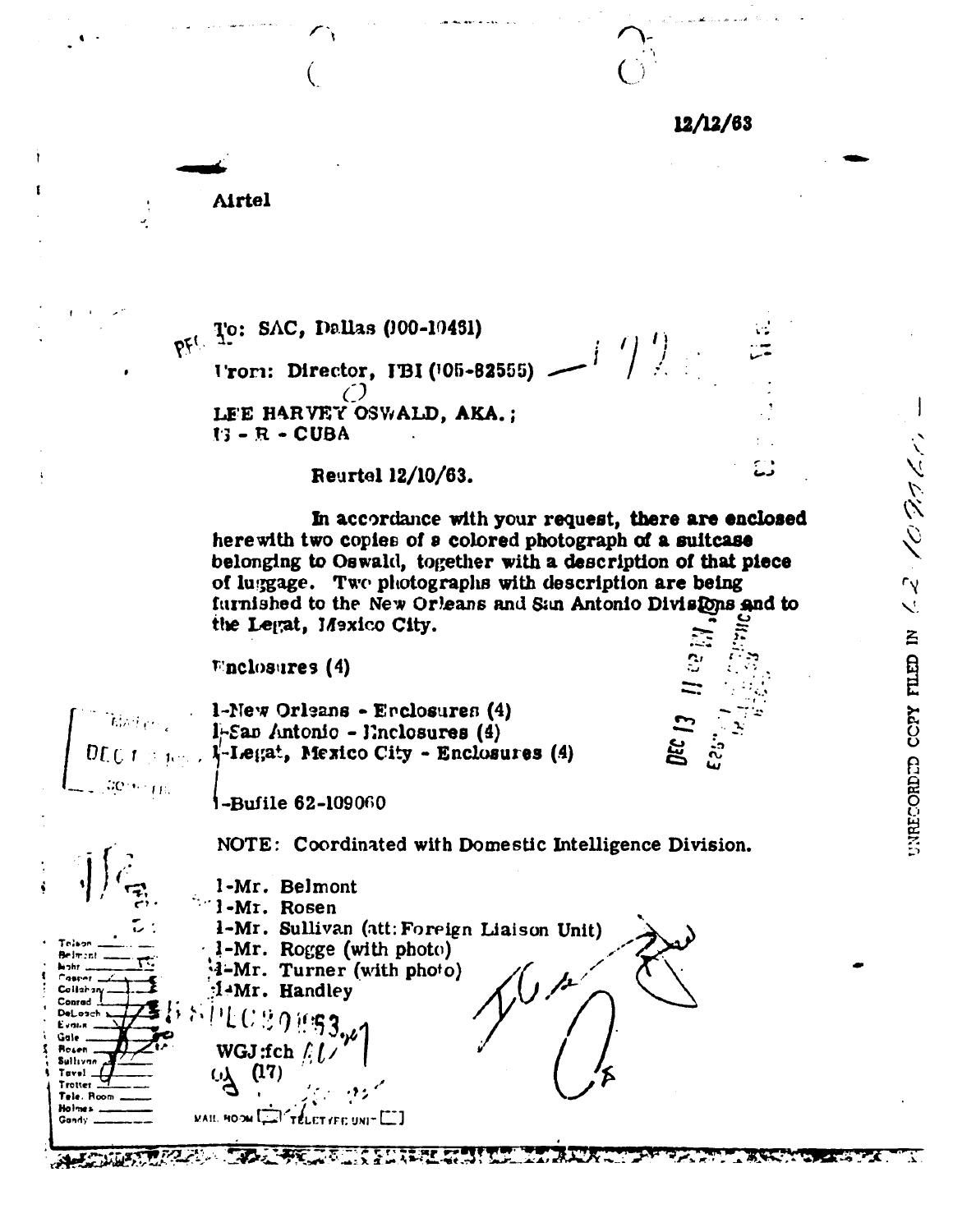FB1 Dote: 12/15/63 Transmit the following in . (Type in plain text of code) AJRI UL AIRFAIL Via. (Priority or Method of Mailing) DIRECTOR, IBJ SAC, DALIME (89-43) LEE HIRVLY OSWILD, ake.; 竹の五の面。  $\frac{\partial}{\partial x}$ ASSASSINATION OF PRESIDENT JOHN FITEGERALI KEFNEDY,  $11/22/(3, 1$ allis, Texes  $705 - 89.555 + 265$  $\Lambda$ FO Rerep EA LODEA P. GEMBERLING, 11/30/63, Dallas. The lareau is requested to make the following concention on its copies of rerep: Spelling of SA JOHN V. ALMAN at the bottom  $c \in \mathbb{R}^2$  302, page 425, should be ALMON. Dallas copies, including original, being corrected. maritims (10 gains 6 free) converted by sim distance  $\mathcal{W}^{(i)}$  $F$  DEC  $J7 \approx 3$ – Bursau  $-1.0$ llas 1 Maria 19 м Sent Approved. .<br>Special Agent in Charge DEC 1918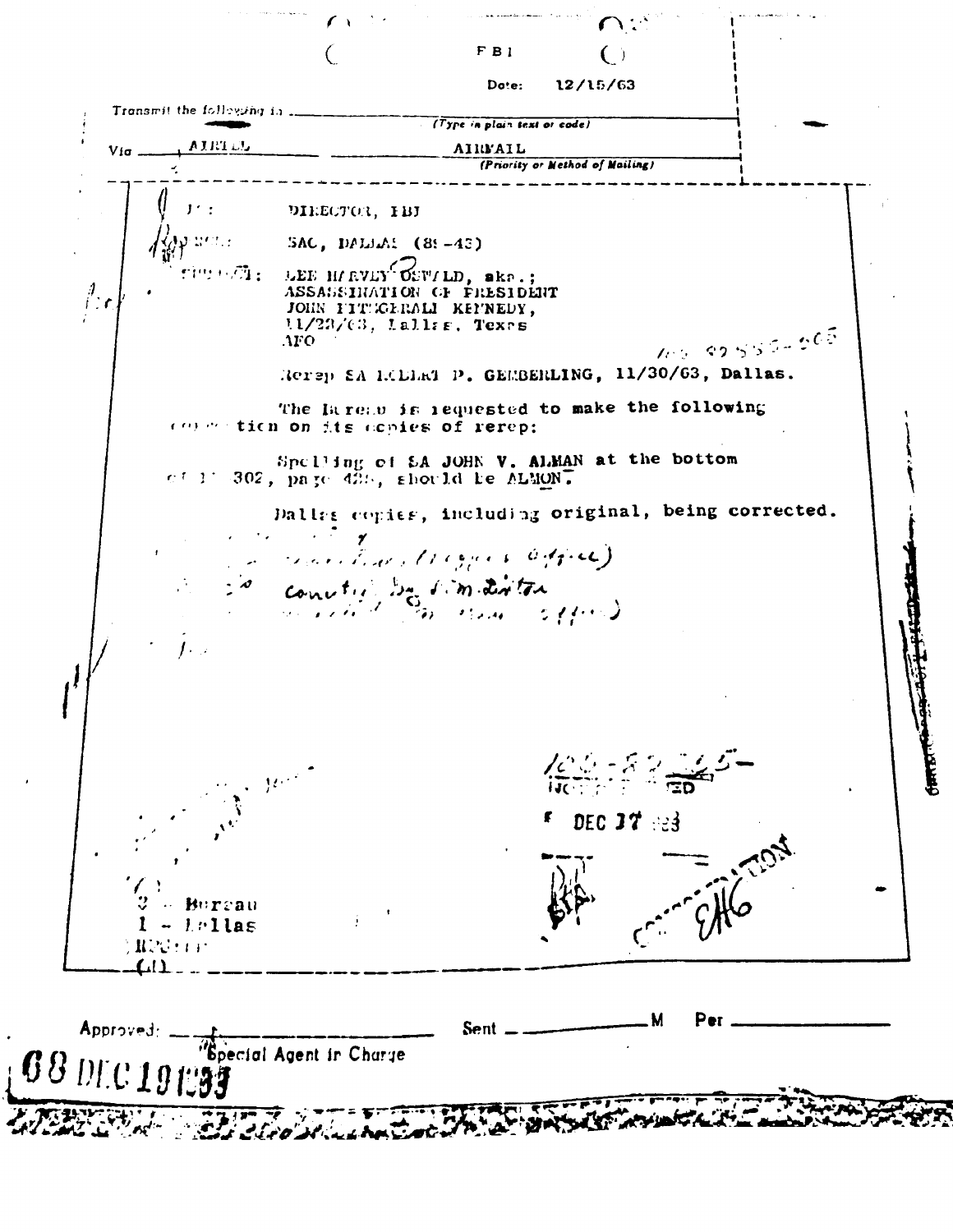$F(B)$  **C** 

 $\overline{(\cdot)}$ 

12/13/63 Date:

|      | Transmit the following in $\frac{1}{2}$         |                                                                                                                                                                                                                                                                                                                                                                                                                                                                                                                                                                                                                                                                                                                                                                                                                                                                                                                                                                                                                                                                                                                                                                                       | (1 ypc in plain text or code)   |  |
|------|-------------------------------------------------|---------------------------------------------------------------------------------------------------------------------------------------------------------------------------------------------------------------------------------------------------------------------------------------------------------------------------------------------------------------------------------------------------------------------------------------------------------------------------------------------------------------------------------------------------------------------------------------------------------------------------------------------------------------------------------------------------------------------------------------------------------------------------------------------------------------------------------------------------------------------------------------------------------------------------------------------------------------------------------------------------------------------------------------------------------------------------------------------------------------------------------------------------------------------------------------|---------------------------------|--|
| Via_ | AIRTEL                                          |                                                                                                                                                                                                                                                                                                                                                                                                                                                                                                                                                                                                                                                                                                                                                                                                                                                                                                                                                                                                                                                                                                                                                                                       | Alk4AIL                         |  |
|      |                                                 |                                                                                                                                                                                                                                                                                                                                                                                                                                                                                                                                                                                                                                                                                                                                                                                                                                                                                                                                                                                                                                                                                                                                                                                       | (Priority or Method of Mailing) |  |
| ΞÝ.  | TO:<br>FROM:<br>$IS - R - CUEA$<br>$7/5 - 7.66$ | DIRECTOR, FBI (105-82555)<br>ATTN: FBI LABORATORY<br>£AC, DALLAS (100-10461)<br>. LEE HARVEY OSWALD, AKA.<br>On 12/12/63 U. S. Post Office Inspector HARRY<br>HOLMES, Terminal Annex, U. S. Post Office, Dallas, Texas,<br>furnished a Dallas Agent the attached parcel which was<br>located in the "nixie" section of the Irving, Texas Post<br>Office by a Post Office employee. The parcel was made<br>available to Mr. HOLMES by C. G. TWILLEY, Postmaster,<br>Irving, Texas. TWILLEY told HOLMES the parcel was dis-<br>covered at the Irving Post Office on $12/4/63$ . There was<br>no indication on the parcel that it had ever been mailed<br>because of the address placed on the parcel which had<br>been placed in the "nixie" section by some unidentified<br>postal employee. This section receives items containing<br>addresses which cannot be located. The parcel when dis-<br>covered had been half opened at one end. The opening<br>was completed by Inspector HOLMES after he received the<br>package at which time Inspector HOLMES examined the<br>contents. It is to be noted the outer wrapping of the<br>parcel covers a long brown bag open at both ends. |                                 |  |
|      | - Dallas<br>CTB:cv                              | FBI Laboratory is requested to examine the<br>paper contents of both items to determine whether these<br>items may have any connection with or similarity to the<br>paper bag previously submitted to the FEI Laboratory for.<br>examination in this case. The paper bag previously sub-<br>mitted to the FBI Laboratory was believed to be the one<br>in which the rifle used to assassinate President KENNEDY<br>thas wrapped. Although numerous persons have handled the.<br>- Bureau (Enc. 1) $(RM)$                                                                                                                                                                                                                                                                                                                                                                                                                                                                                                                                                                                                                                                                              | NOT DUCK CHID<br>193900.10      |  |
|      | (ز)<br>Aprinved:                                | Ser<br>Special Agent in Charge                                                                                                                                                                                                                                                                                                                                                                                                                                                                                                                                                                                                                                                                                                                                                                                                                                                                                                                                                                                                                                                                                                                                                        |                                 |  |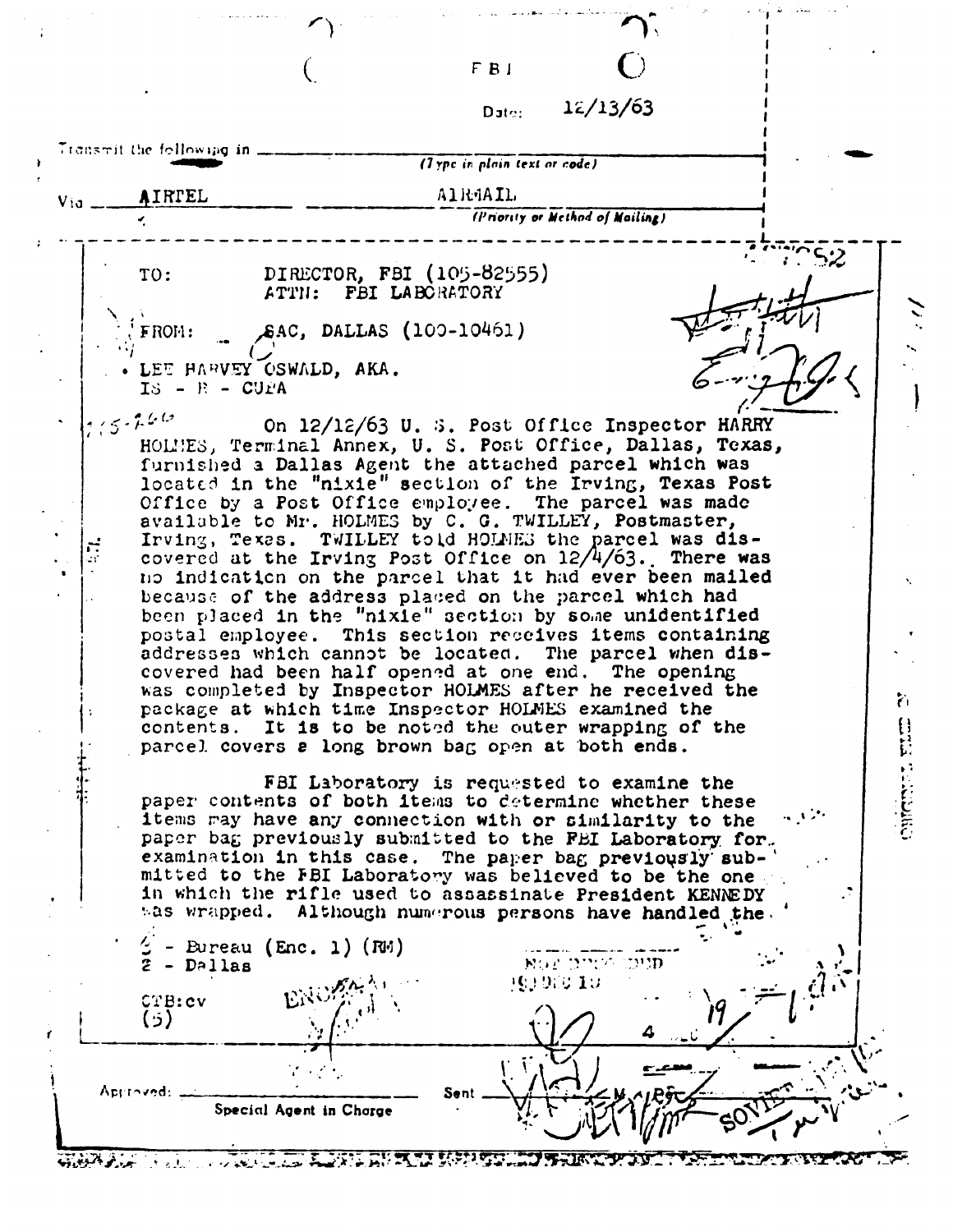DL 100-10461 CTB:cv

attached items the FBI Laboratory may desire to have the intent Fingerprint Section of the Bureau examine these leems for the presence of fingerprints of LEE HARVEY OSWALD.

U. S. Post Office Inspector HOLMES advised It will not be necessary to return these items to the Fost Office. The Bureau Isboratory may make such disposal of these items as desired when examination has been com-, pleted. Inspector HOLMES stated Postmaster C. G. TWILLEY questioned numerous employees of the Irving, Texas Post<br>Office with negative results for any information concerning the origin of this material.

 $2*$ 

۱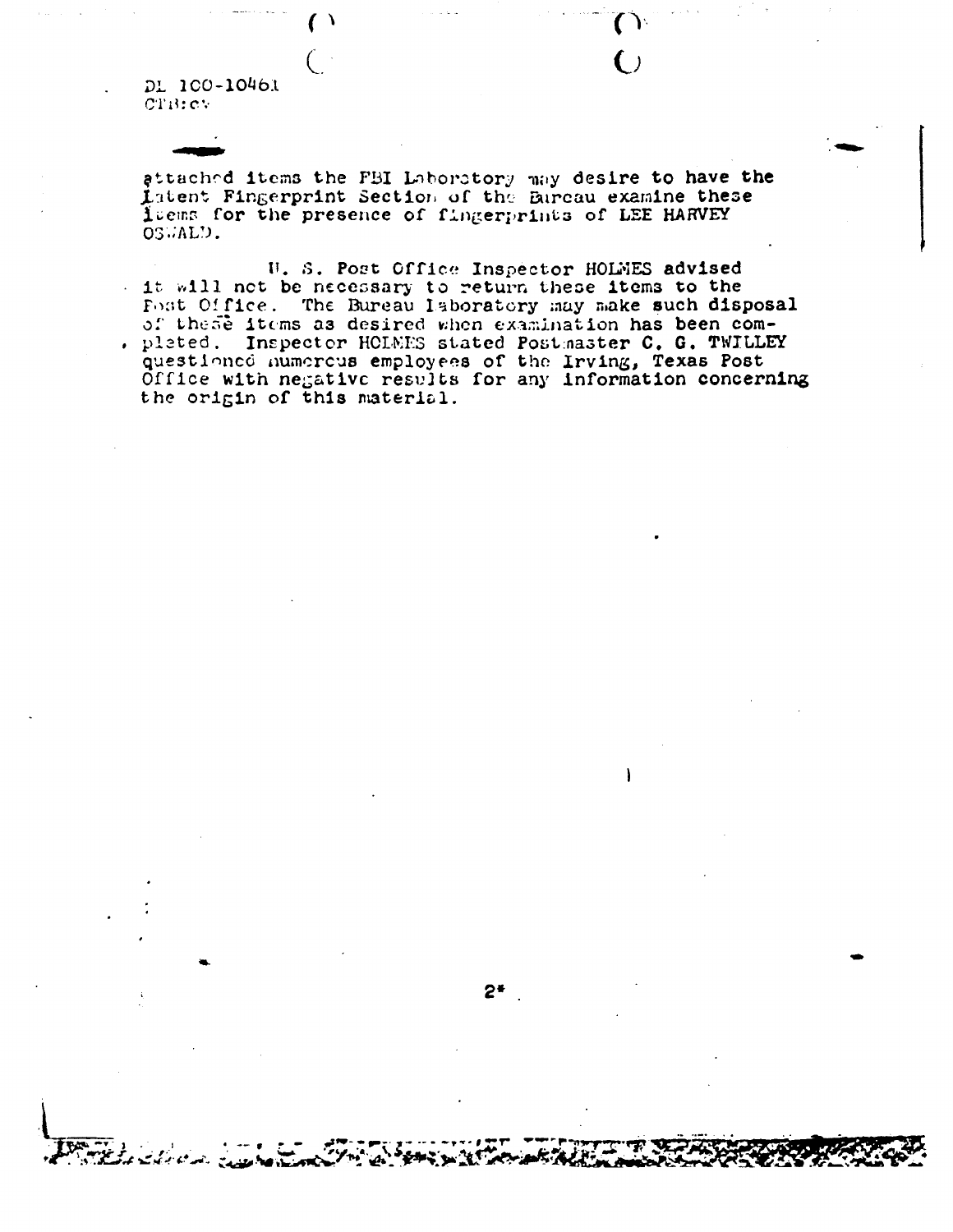$12 - 16 - 63$ 

 $\sum_{i=1}^{n}$  $\ddot{\mathbf{C}}$ 

rit ti hy ×.

 $\frac{1}{C}$ 

A:, Iallas (89-13)  $\lambda$  :

 $\sqrt{ }$ 

€

Facets "Director, FBI (42-109090)

ASSASSEMENTOS OF LOWER MAT JOHN F. RESERVE,

leuraictel substiting cam brown paper envelope, Q285, nes ' entier graper bag, aud strip of brown corrugated paper,  $\mathcal{L}^{\text{max}}$ 

No latent impremeinan of value for identification pur presses more developed on the nubsitited apocinous.

le moltiscente has nottanisare vittercusi le silvae; biilted evidence insluted in suparate report.

 $\cdots$  allas (100-10451)

**Untils (105-32555) Fr. Rosen** Conrad<br>DeLoach  $\bullet$ 

11:25 Lt

 $\mathbf{C}$ 

魚

Tolson **Belnant Mohr** Cemper **Collohan** Contad DeLouch **Cyane Gole Rosen** Sullivon Tavel. Tretter Tale, Room **folmes TELETYPE UNIT MAIL ROOM** J. I والأخير أمستنكر خبججو شا न मुख्य राज 

**OURIST TO CHEF** 

**Carpenter** 

**ASTALISIO** 

PÝ.

**פעופומעז**ד בעדם <sub>א</sub>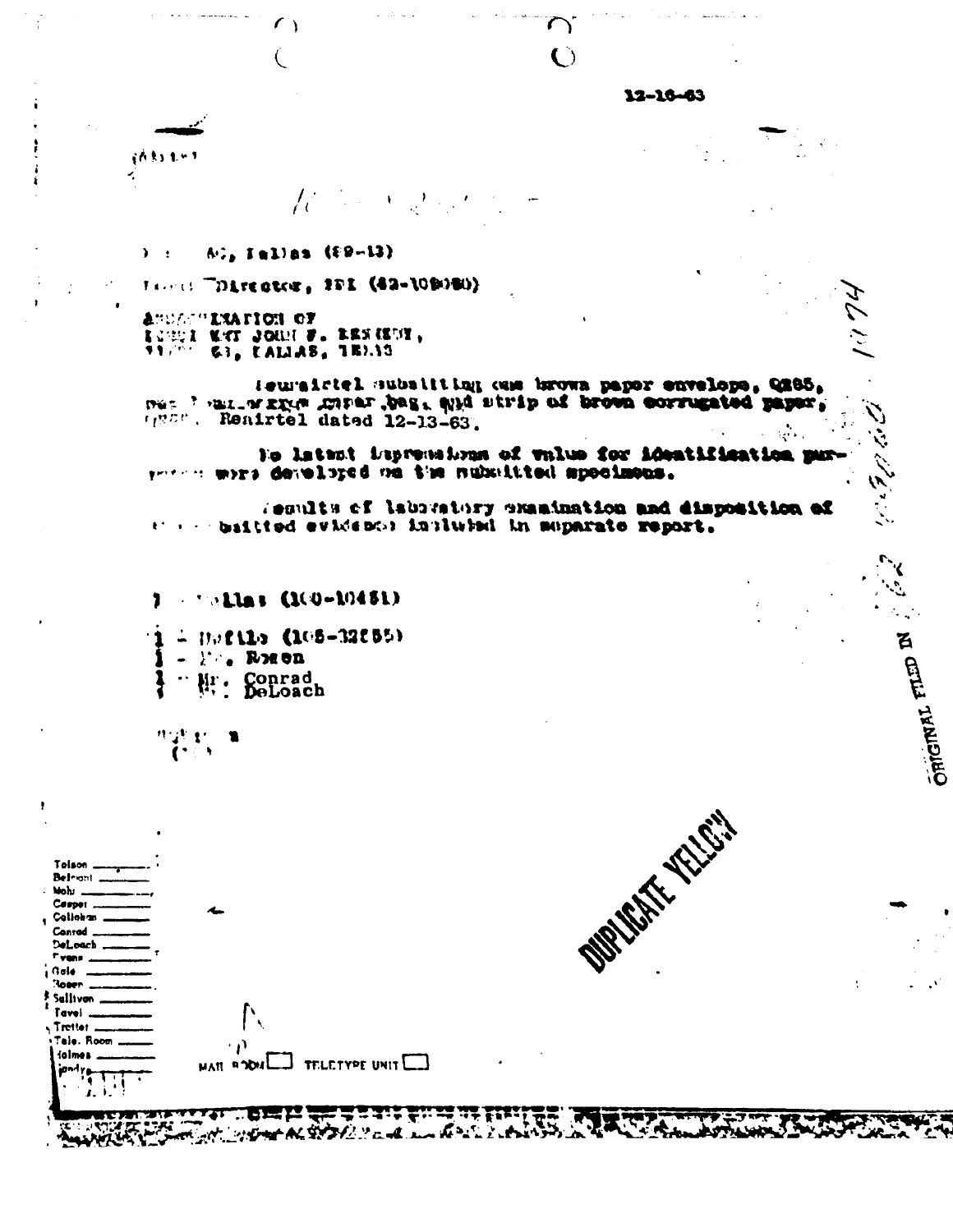$F B1$ 

Dote: Dec. 16, 1963

Transmit the following in ------(Type in plain text or code) **AIRTEL** Via. (Priority or Method of Mailing) TO: DIRECTOR, FBI (105-82555)  $FROII:$ SAC, SAN ANTONIO (105-2909) PE: LEE HARVEY OSWALD, aka.  $IS-R-CUBA$ Rerep SA JOHN M. KEMMY dated 12/12/63 at San Antonio. Enclosed are ten copies of new page 44 of rerep and enclosed for the Dallas office are five copies of that page. The following corrections in rerep should be made to correct an error is assembling 302's used in rerep: Re-mark existing page 41 to page 42 Re-mark existing page #2 to page #1 Re-mark existing page 44 to page 42a Add enclosed new page 44 to report. Sar Antonio copies corrected.  $3$  Bureau (Enc.  $\overrightarrow{uv}$ )  $2$  cc. Dallas (190-10461) (Enc. 5) 1 San Antonio 12 DIC 17 - JFK:『小 』( )  $(6)$ **Sent** Special Agent in Charge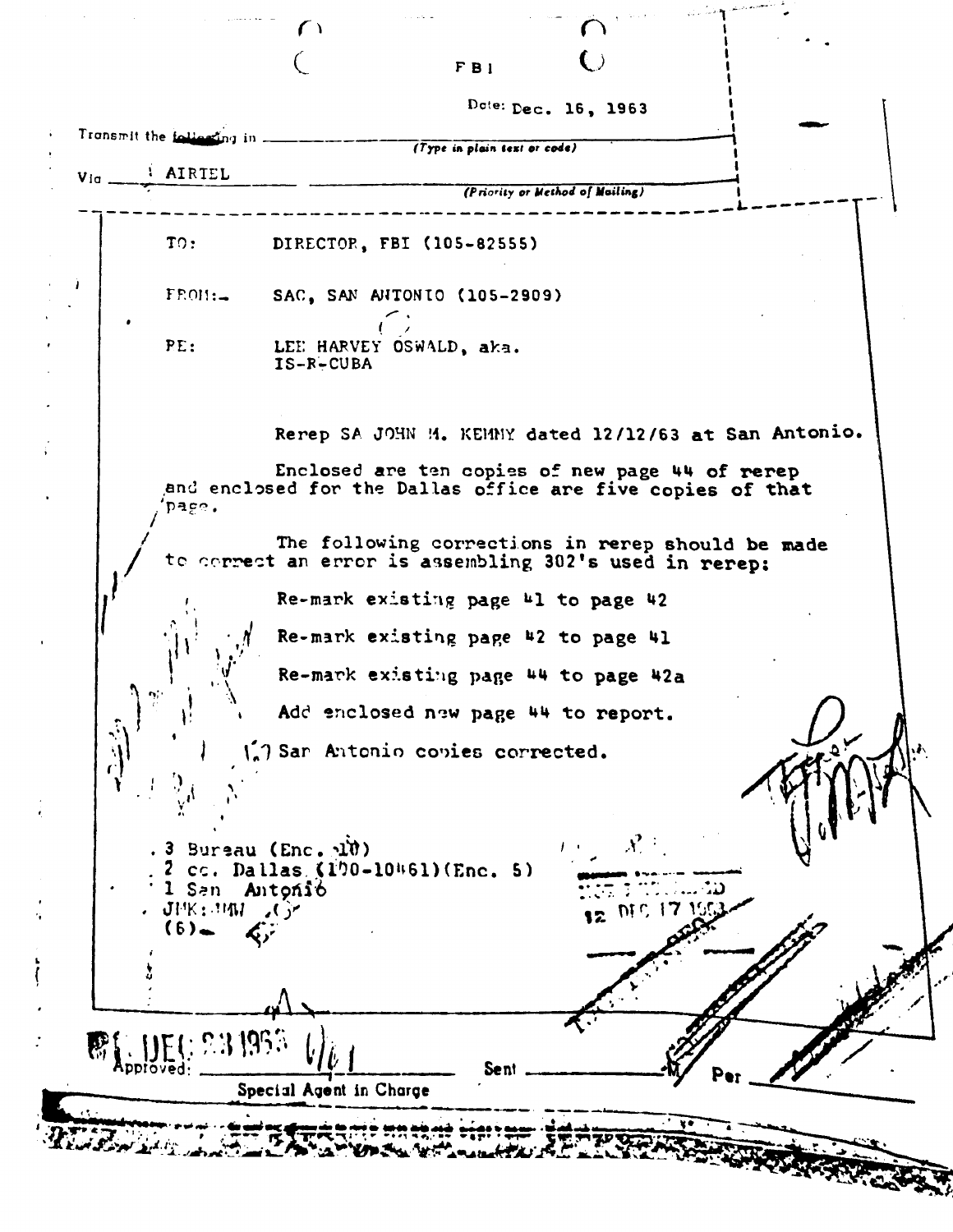6187

12/18/63

Ads top

 $\mathbf{I}$ 

 $1<sub>1</sub>$ **SAC. Albary** Director, FBI 105 82555-673

LET HARVEE OSVALD  $2R \times R$  . CUBA

ReDLiel to Buseau 12/11/63.

Logical irquiries should be continued at known places of residence of Ostald in an effort to identify the source of any name inition purchased by him. Contact with retall outlets as set ferth in Chicago teletype to Bureau 32/4/63 may be disecutivaed as recommended in referenced Frilas teletype 12/11/62.

2 - Pallas (100-10461)  $2 -$ Houston 2. Louisville 2- Eismi 2- New York

**P. Maw Orleans** 

"r. 3ullivan

**NUMBER**  $\mathbf{r}$  $\mathbf{r}$ 

 $M$   $E$   $\overline{2}$   $\overline{2}$   $\overline{2}$ LIE G. L. 6 1963 aor n

Hot : This relates to tracing of ammunition purchased by Lee Here ay Oswald, In view of Insge number of places throughout the country from amount tion might be purchased by Oswald, it is demed sufficient to limit our investigation concerning (101) phase to areas in which Oswald is known to have resided. in afferenced Dallachte etype dated 12/11/63.

**CITIZEN RECOGNIZIONAL** 

r [[]]

 $\tilde{\gamma}$  ,

**THE CARD TO THE THEORY**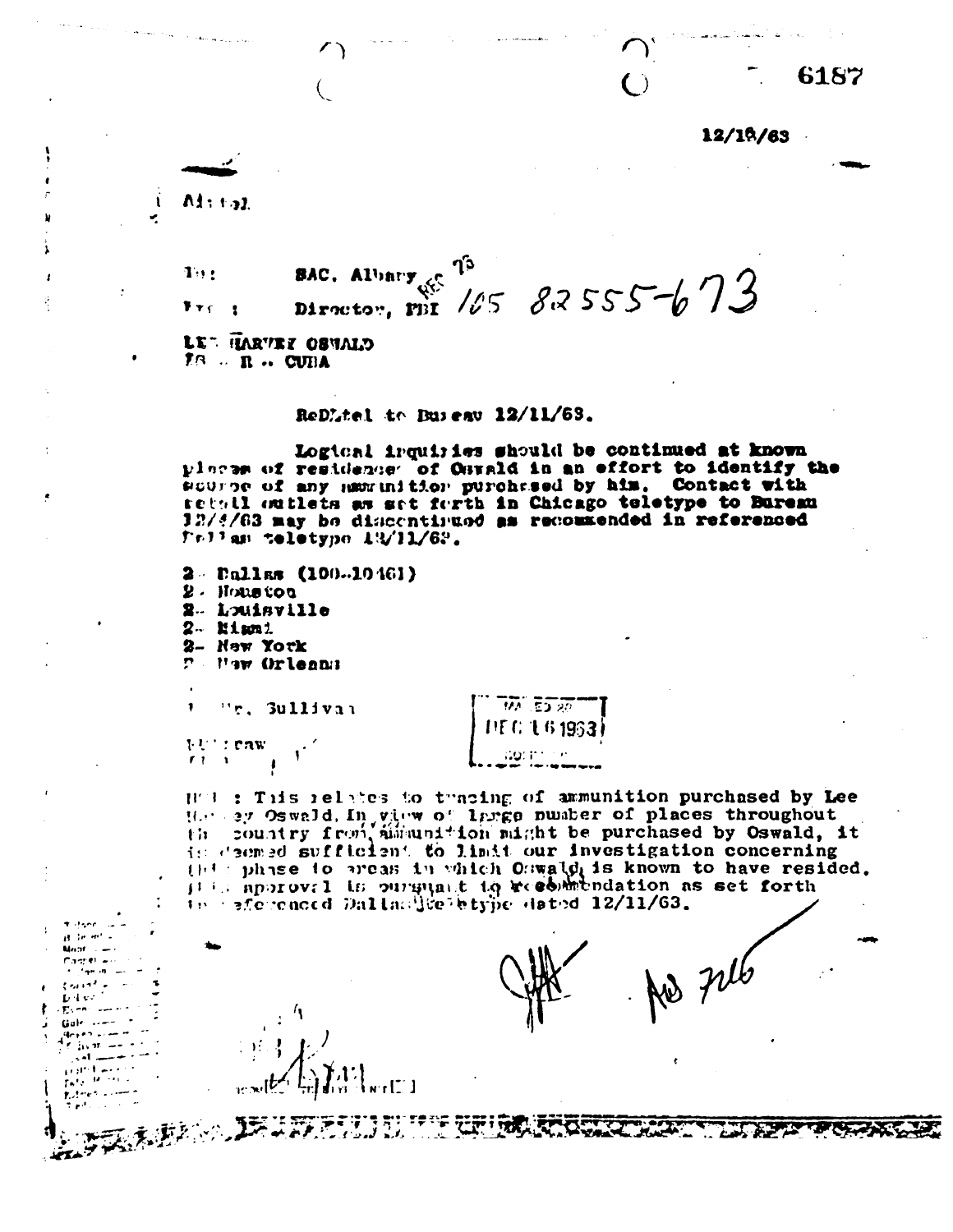URG ENT.  $12 - 11 - 63$ **DEC** 5-32 PM AÓ DIRECTOR

FROM SAC, DALLAS /100-10461/  $2P$ LEF HARVEY ÓSWALD, IS DASH R DASH CUBA.

RE EUREAU TELÉTYPE, DECEMBER TEN, LAST.

RE TRACING SIY POINT FIVE AMMUNITION TO OSWALD.

: Lliat.e.n Conrad DeLeach

Tele. Room Mies Holmes iss Gandy

TRACING OF ANNUMITION PURCHASED BY OSWALD BY CONTACT WITH RETAIL OUTLETS THUS FAR HAS PROVEN NONPRODUCTIVE. **CHICAGO** TELFTYPE TO BHREAU, ALBANY, DALLAS, HOUSTON, LOUISVILLE, MIAMI, AND NEW YOFK, DECEMBER FOUR, LAST, REQUESTED NAMED OFFICES TO SET OUT APPROPRIATE LEADS TO HAVE RETAIL DEALERS CONTACTED REGARDING POSSIELE SALE OF AMMUNITION TO OSWALD.

LOS ANGELES AND CHICAGO HAVE BEEN REQUESTED TO CCHECK FOR SALE OF ANNUNITION TO OSWALD SINCE MARCH ONE, LAST, FOR EITHER REVOLVER OR RIFLE AT COMPANIES IN THOSE CITIES WHERE REVOLVER AND RIFLE PURCHASED.

LOGICAL INQUIRIES ARE BEING MADE AT DALLAS, FORT WORTH, AND NEW ORLEANS CONCERNING PURCHASE OF AMMUNITION BY OSWALD . END PAGE ONE